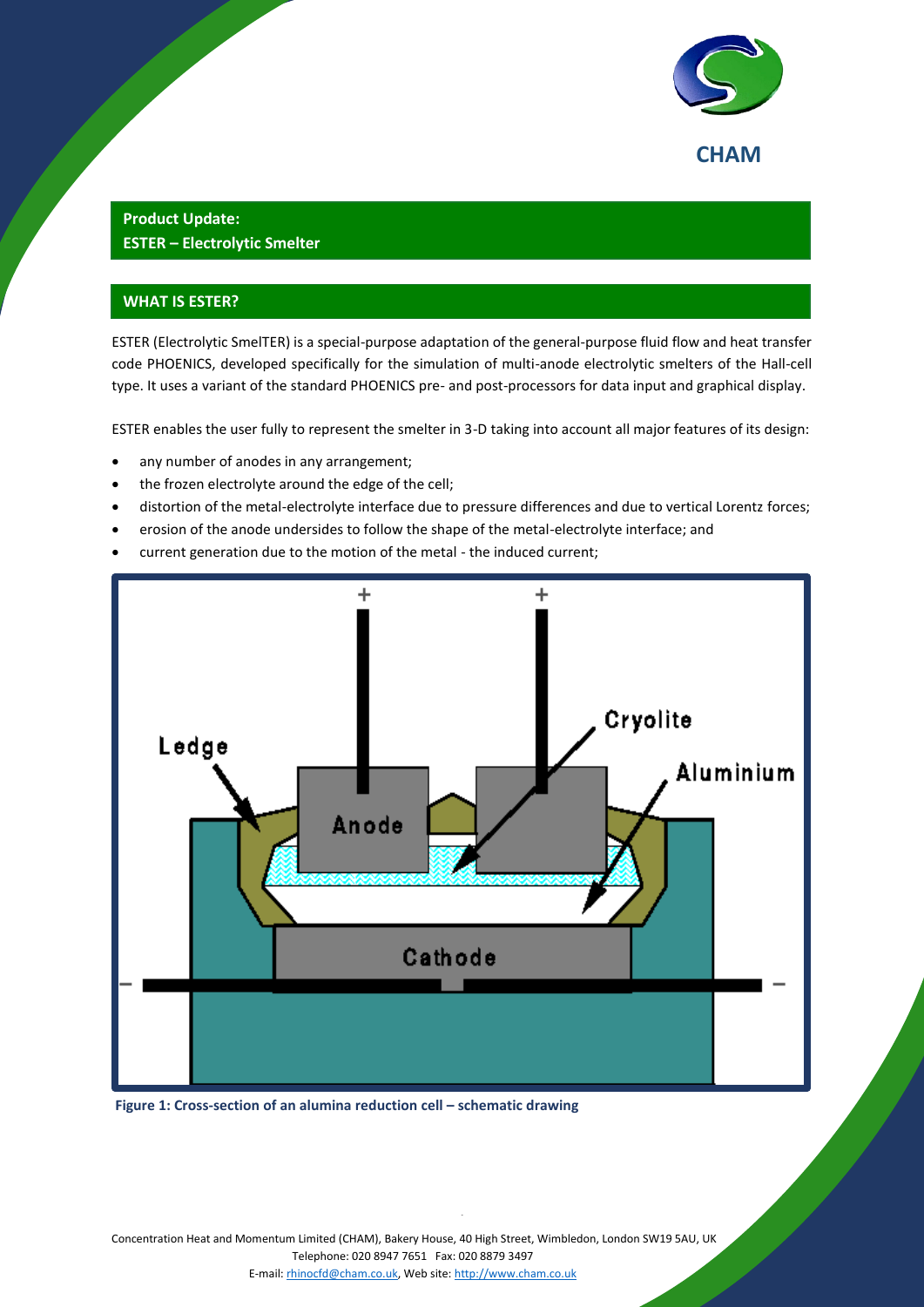

**Figure 2: Simulation model of a reduction cell**

- three components of metal velocity;
- three components of electrolyte velocity;
- pressure;
- the gas fraction under the anodes, and the inter-anode gaps; and
- electric potential distribution.

Based on these, it deduces:

- height of the metal-electrolyte interface, height of the electrolyte free surface; and
- electric current distribution, and induced currents. These, together with given magnetic fields, are used to compute the Lorentz forces which drive the flow.

## **ESTER has further extensions, which include:**

- thermal calculations, including the formation of freeze;
- calculation of aluminium oxide concentration in the electrolyte;
- interface to magnetic field calculation programs;
- interface to programs which can update the anode potentials and the cathode currents.